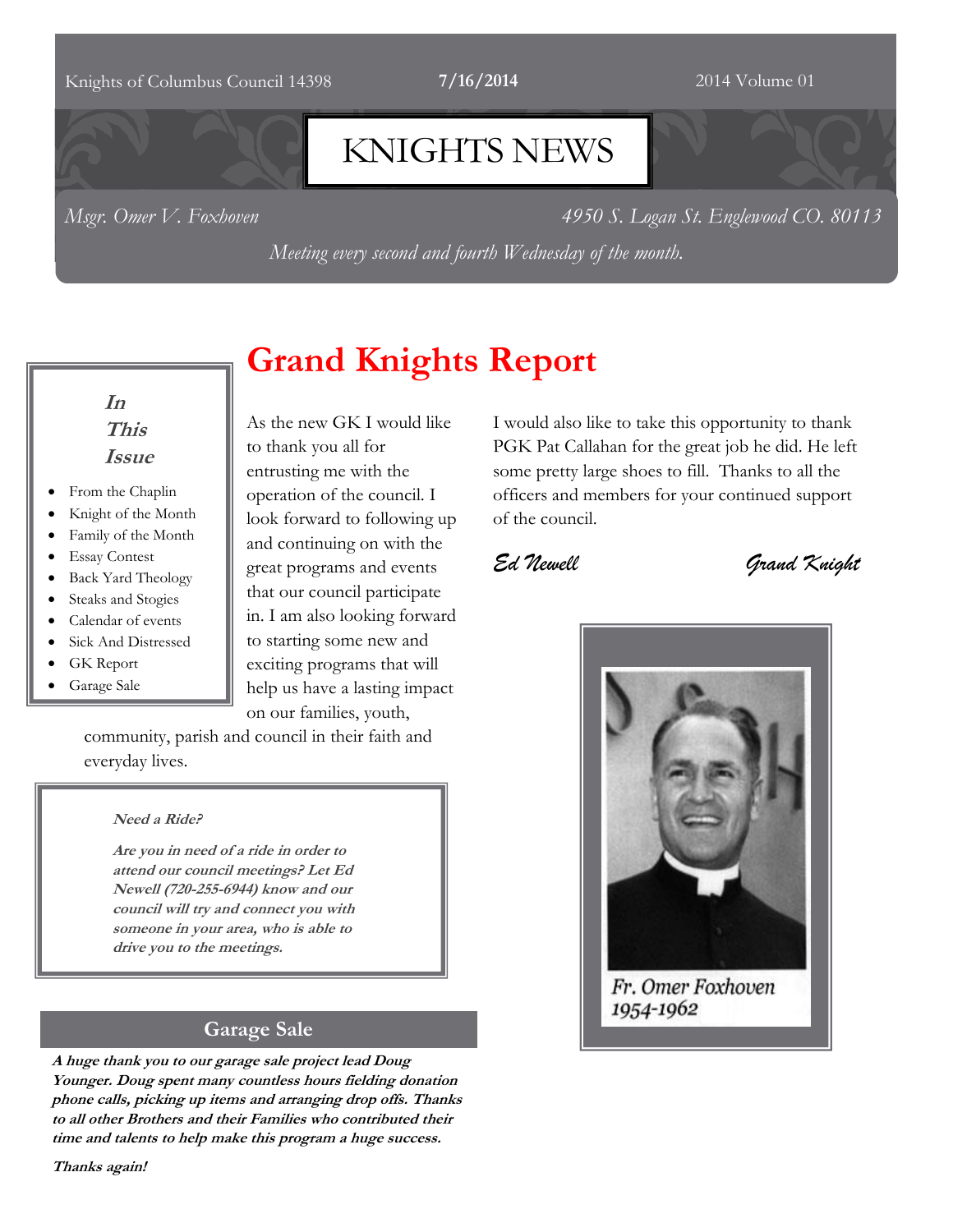# **From The Chaplain**

#### **July, Patriotism and Knights**

I borrow the following from the Knights to Christ book for your reflection:

**July 1**: "The achievements of an organization are the results of the combined effort of each individual." (Vince Lombardi) This easily says to me that the success of our Council, District, State and the entire Order all depend on first, the Grace of God, and second, the hard work of "*each*" (and *every*) Knight. The old adage of "20% of the people do 80% of the work." simply *cannot* be applied to Knights of Columbus. It takes *all* of us to inspire, build and maintain a Knights council, activities and the reputation of the Order.

**July 4**: "If we ever forget that we are One Nation Under God, then we will be a Nation gone under." (President Ronald Reagan) Patriotism is one of the pillars of our Order. As Knights, we believe that we are a part of that One Nation as well as being Under God. These two elements help to define who we are. Our Pledge of Allegiance as well as our Creed are guiding forces for who Knights are, what we do and how we do it.

For you and your families, I pray that July will be filled with flags, fireworks and faith.

*Fr. Bob Fisher* Chaplain



## **Knight of the Month**

Brother Knight PGK Pat Callahan has been submitted to the State Council to receive the Knight of the Month award for the Month of July for his continued and dedicated service as GK for the last two fraternal years. Pat has shown exemplary dedication and leadership to this council and has established a set of guide lines and expectations for the council to achieve each year.



# **FAMILY OF THE MONTH**

The Callahan Family (Pat, Tara, Bailey and Mackenzie) has been submitted to the State Council to receive the Family of the Month award for the month of July for their service to the council and supporting Pat as the GK for the past two fraternal years. In addition, they have contributed countless hours of their time and talents to help make this council a success. Thank you, Callahans.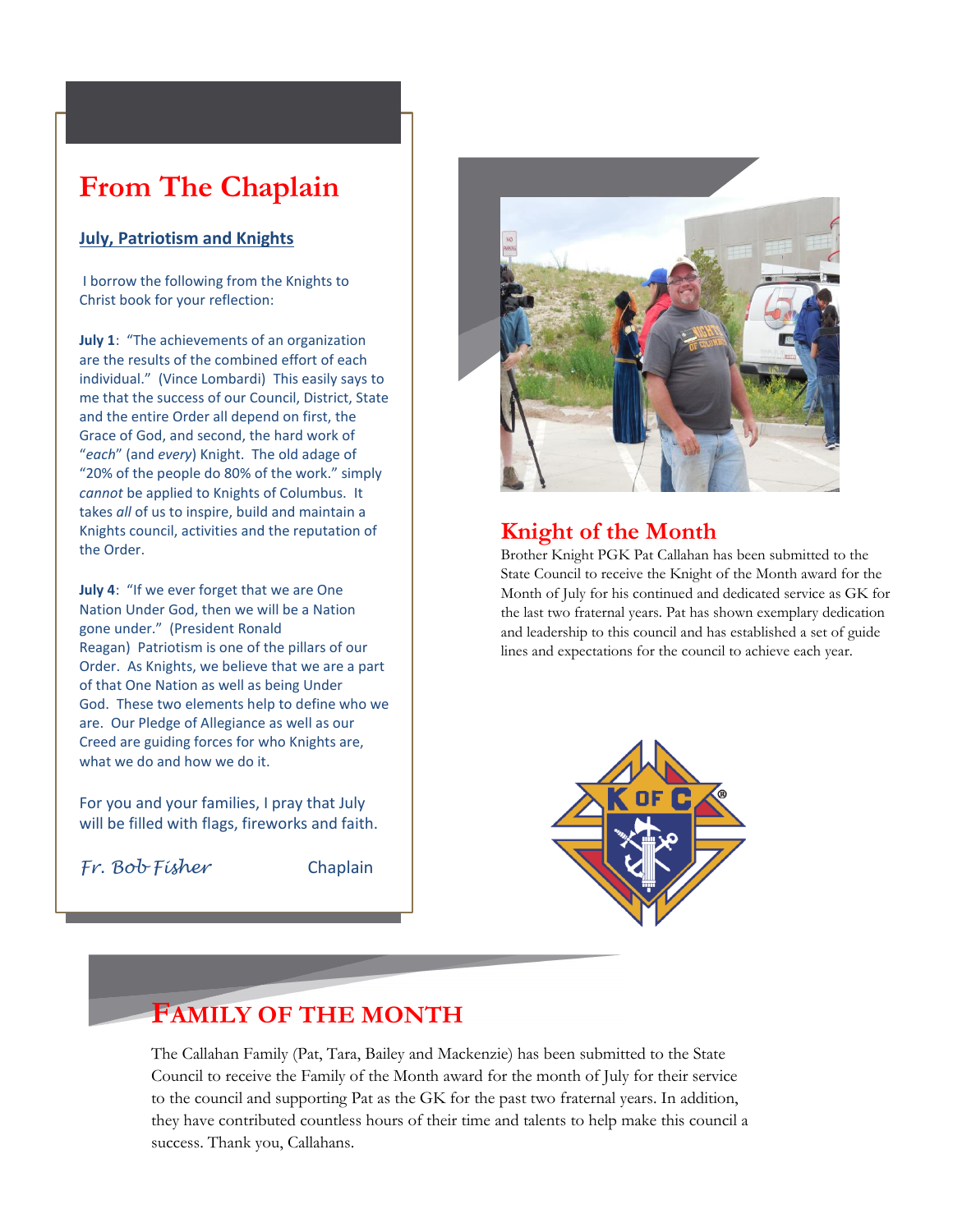Council 14398, Christian Holidays, Holidays in United States

Fri Jul 4, 2014 All day Independence Day Fri Jul 4, 2014 - Sat Jul 5, 2014 **Calendar: Holidays in United States** Tue Jul 8, 2014 3pm - 8pm Back Yard Theology **Where: All Souls Rectory** Description: Set up at 3 cooking starts at 4 clean up at 8. Wed Jul 9, 2014 6:30pm - 9:30pm Installation Of Officers Where: All Souls Church, South Logan Street, Englewood, CO, United States Description: Elect officers please dress appropriately, Dress slacks, Polo. Families Invited! Sat Jul 12, 2014 All day Midyear meeting Sat Jul 12, 2014 - Mon Jul 14, 2014 **Where: Colorado Springs** Sun Jul 13, 2014 All day Midyear meeting Sat Jul 12, 2014 - Mon Jul 14, 2014 **Where: Colorado Springs** Wed Jul 23, 2014 7pm - 7:30pm Rosary 7:30pm - 8:30pm Programs Meeting Thu Jul 24, 2014 3pm - 8pm Back Yard Theology **Where: All Souls Rectory** Description: Set up at 3 cooking starts at 4 clean up at 8. **Sun Jul 27, 2014** All day RSVP for Steaks and Stogies Due. Sun Jul 27, 2014 - Mon Jul 28, 2014 Wed Jul 30, 2014 6pm - 10pm Steaks & Stogies Night **Where: Youth House Wed Aug 13, 2014** 7pm - 7:30pm Rosary

7:30pm - 8:30pm Buisness Meeting

Please remember to view the current calendar for all updated events on the website<http://www.kofc14398.org/Calendar.html>



**Scan our Quick Response Code with your smart phone or look us up at <https://www.facebook.com/KofcCouncil14398> and LIKE our Facebook page to keep up with your All Souls Knights events and photos.**

#### [WWW.KOFC14398.ORG](http://www.kofc14398.org/)

Want to contribute to this newsletter please contact and submit your artice to Ed Newell by the third Sunday of the month. I am currently looking for a volenteer to become the editor of this newsletter. If interested please